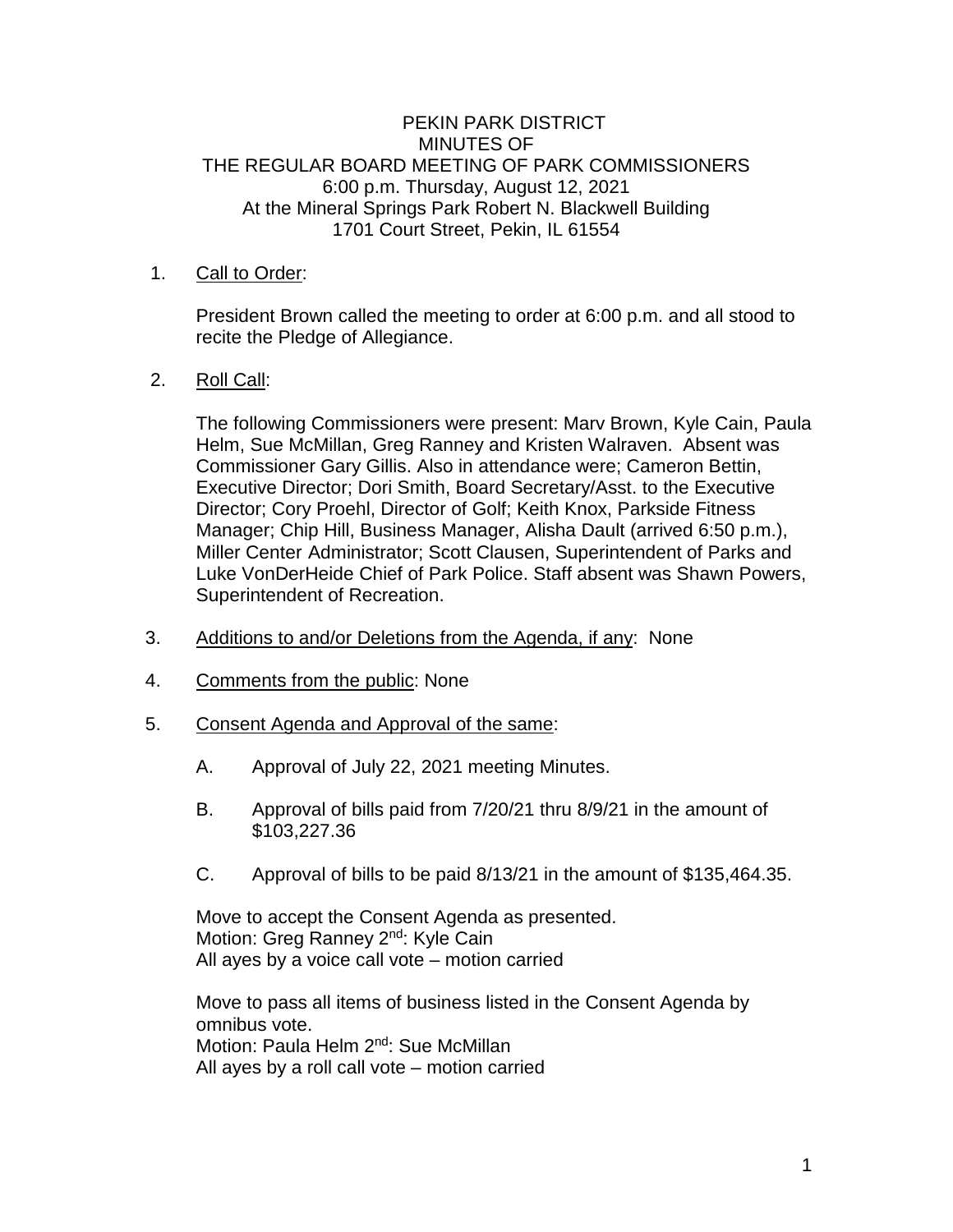## 6. Budget Summary Report – June 2021

The ED made the following observations: Property Tax received will begin to show on the July report, Lease Income – cell tower lease, Stable Lease is paid quarterly, Other Receipts - \$5,000 received from Pepsi per bid agreement, Pekin Park Foundation expense – installment payment for boards & will be reimbursed by Foundation – some expense to finish IRVSRA room, Chip is working with Scott regarding overtime line items in the Parks Dept., Outer Parks – is Potawatomi Trail Run money, DragonLand met budget and swim lessons did well, Police Fund – State fines are up and Park Ordinance Fines are down, Special Populations Fund – Sunshine Camp and rentals are doing well, Miller Center – will not being doing the annual Dartball Tournament, did receive a \$5,000 donation - \$3,000 to transportation, \$2,000 to vehicle replacement, rentals doing well, Golf doing well overall, and Parkside Fitness doing well, except Corporate memberships are down.

## 7. Executive Director's Report: (ED)

The ED reported that IAPD sent out an updated Sports Policy noting masks are required again in some instances. He also noted that DCEO came out with a \$10 million Tourism Grant Program he is looking into and noted that there is a "match" involved. He also noted that the date range goes until June of 2023.

The ED reported Gametime has 100% match Grants available. He noted that he would be working with the sales representative towards replacement of Kiwanis North Park and Southside Business Association parks next spring.

The ED reported he attended the Transportation Committee meeting at the City. He reported they are keeping Veterans Drive extension in the forefront, Court Street improvements will be complete this year, they discussed Derby Street and the Airport. He noted that S. 5th St. from Koch Street on was not a priority at this time. He also reported that Hanson Engineering would be at the Park District's August 26<sup>th</sup> meeting to talk about Court Street improvements happening adjacent to Park District property.

The ED reported that he and Dori Smith met with a salesman from WMBD. He reported that WMBD has begun shooting short videos of facilities/parks for some commercials. He noted they were very reasonable in cost.

The ED commented on the 2021 Marigold brochure. He noted that in the past you've heard me complain about park district recognition. He stated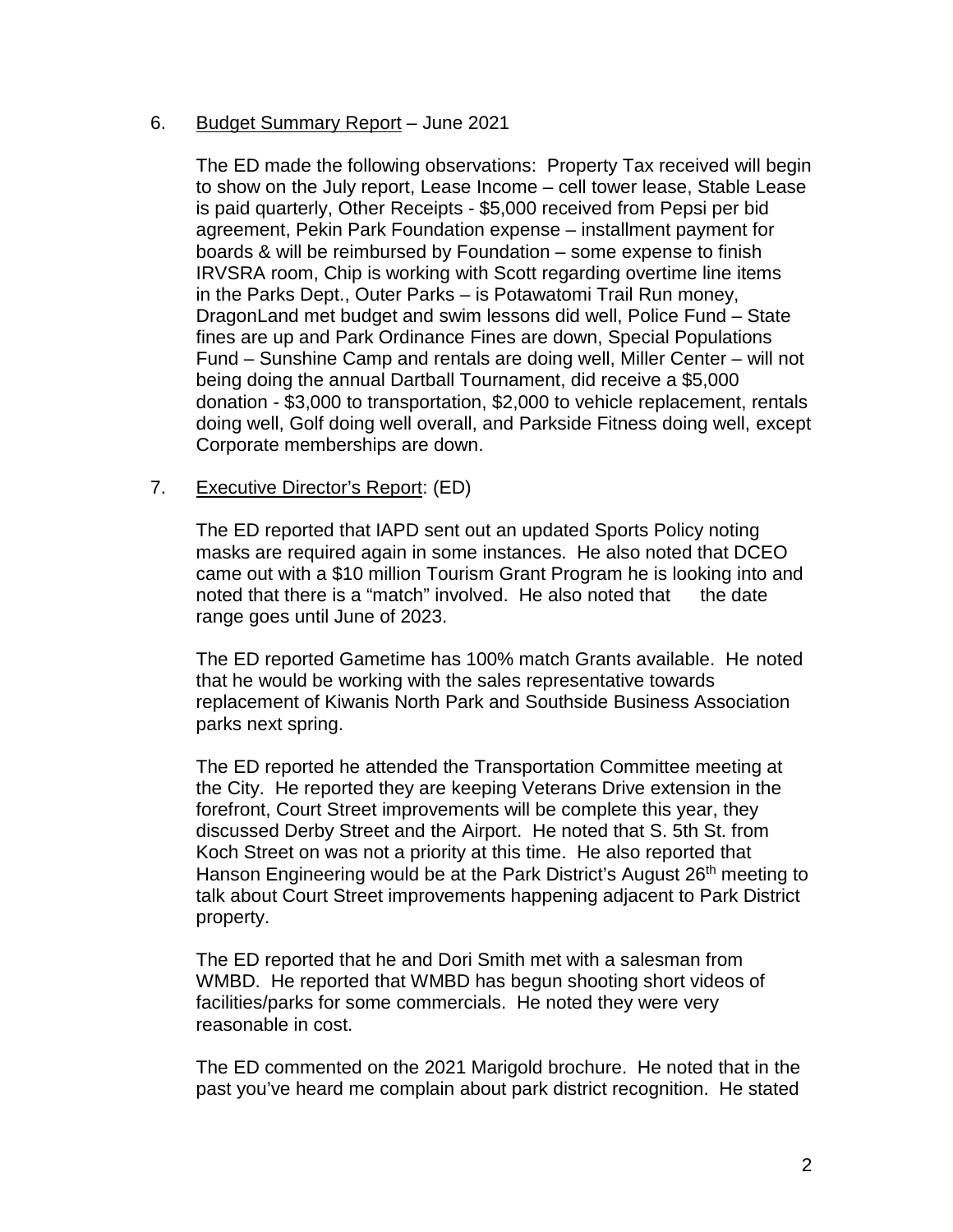that he and Dori Smith met Amy McCoy and we are now sponsors. He was pleased with the inclusion of the new park district logos on the maps and our ad.

## 8. Staff Reports:

Scott Clausen noted the following was not included in his staff report: the date plaque for the Pavilion has been installed, columns at the Sundial have been repaired and he wants to budget repair of the Sundial markings, installation of a sidewalk for ADA access at Kiwanis Park South is complete, had a hollow tree removed at Miller Park, reported the algae in the lagoon has cleared up and the brick walk at the Soldwedel Memorial Garden by the Pavilion has been redone.

## 9. Commissioner Comments:

Commissioner Ranney asked, do we have a plan for the information Cory included with his staff report? The ED answered, I scheduled a call next week regarding bonding. He also noted that he talked with Cory about approaching the Park Foundation with the same type of request they received from Keith Knox and Luke VonDerHeide. He noted that it's possible that some of the Replacement Tax overage this year could be used towards equipment or a lease payment. The ED also noted that we need to get help from someone regarding a Five Year Equipment Replacement Plan. Commissioner Ranney also commented he has talked with Dori Smith and Shawn Powers in Cameron Bettin's absence regarding complaints at DragonLand in reference to family nights. The complaints revolved mostly around teenagers with bad language attending without an adult. It was noted that the situation was corrected by not allowing teenagers in unless they are with an adult.

10. Unfinished Business:

None.

- 11. New Business:
	- 1. Discussion regarding the Mineral Springs Park Lagoon Pavement Reno/Restroom Sidewalk Bid –

The ED stated that all had received the letter from Amy Wilson explaining the lack of bids. It was noted that Amy Wilson did talk with Aupperle and the time frame didn't work with their bid load, so they did not submit a bid. It was also noted that costs came in much more than expected. The ED stated that we will bid the project again over the winter for spring construction.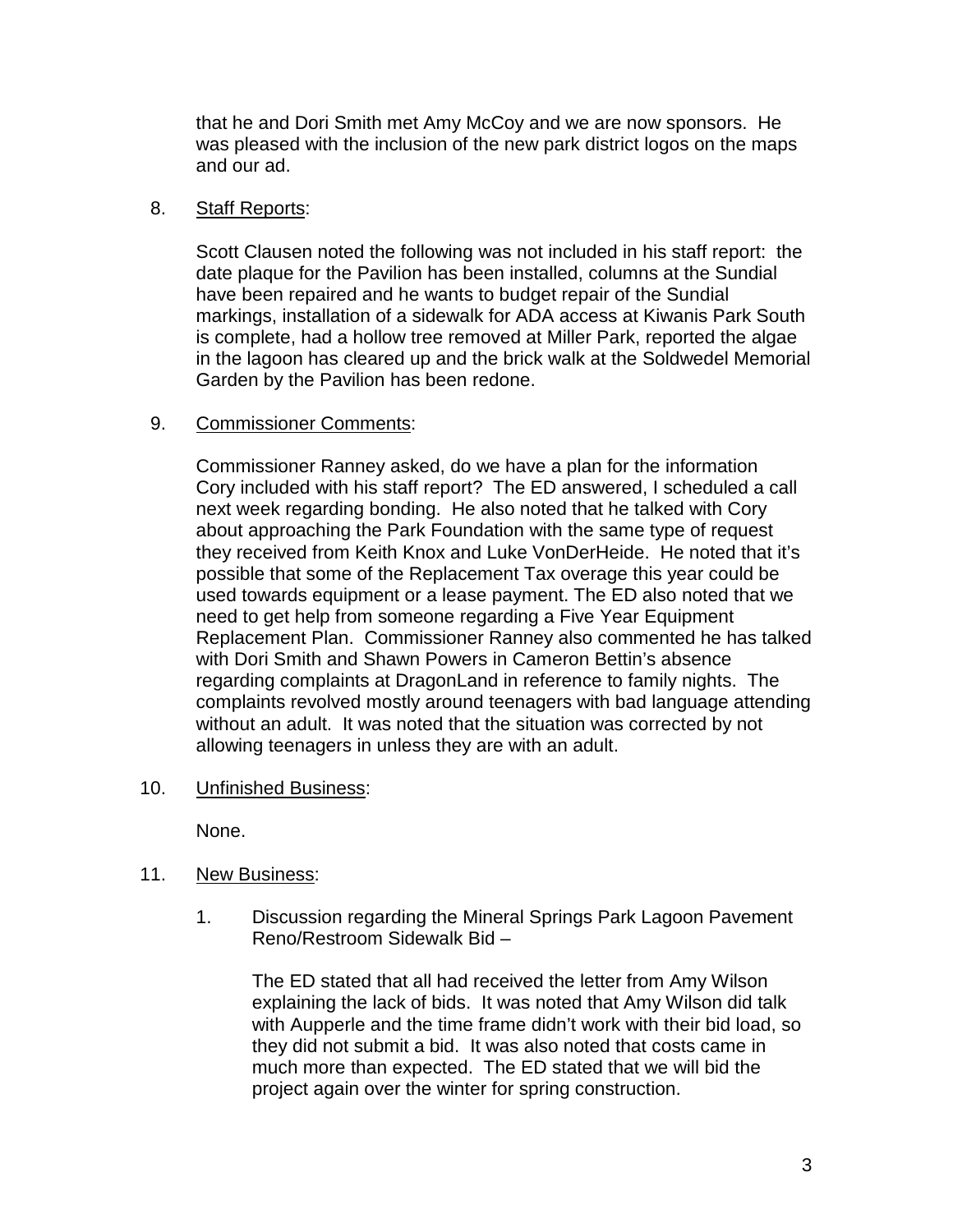Move to reject the bid received for the Mineral Springs Park Lagoon Pavement Reno/Restroom Sidewalk Bid. Motion: Kristen Walraven 2<sup>nd</sup>: Greg Ranney

2. Strategic Plan discussion –

The ED indicated that he had sent the current Strategic Plan to commissioners so they could refresh their memories. He indicated he wanted to begin the update process by going through a SWOT analysis process. He also encouraged staff to participate. The following is the SWOT Analysis exercise outcome:

### SWOT Analysis

| Staff<br>Social Econ Direction<br>Scholarship<br>Variety<br>Equipment<br>Grants<br>Direction<br>Pay Equity<br>Programming<br><b>Renovations</b><br>Economy<br><b>Staff Retention</b><br>Minimum Wage<br><b>Facilities</b><br>Community/<br><b>Regional Partnerships</b><br>Covid<br>Knowledge<br>Communication<br><b>Free Recreation</b><br>History | Strengths | Weaknesses | Opportunities | Threats                      |
|-----------------------------------------------------------------------------------------------------------------------------------------------------------------------------------------------------------------------------------------------------------------------------------------------------------------------------------------------------|-----------|------------|---------------|------------------------------|
|                                                                                                                                                                                                                                                                                                                                                     |           |            |               | <b>Community Competition</b> |

#### Believed Values

Responsible Adaptable Empowerment Integrity **Preservation** Accommodate

#### Vision

Sustainable Approach (Oak Park's vision as an example) Promote Health & Well Being Preservation of Tradition Balance of Affordability & Profitability

The ED stated the Park District's current vision "To progressively meet the changing needs and desires of the community while embracing cherished traditions". He noted that he would like to see it revised a little bit. He thanked everyone and stated that we probably won't do anything more on the 26<sup>th</sup>.